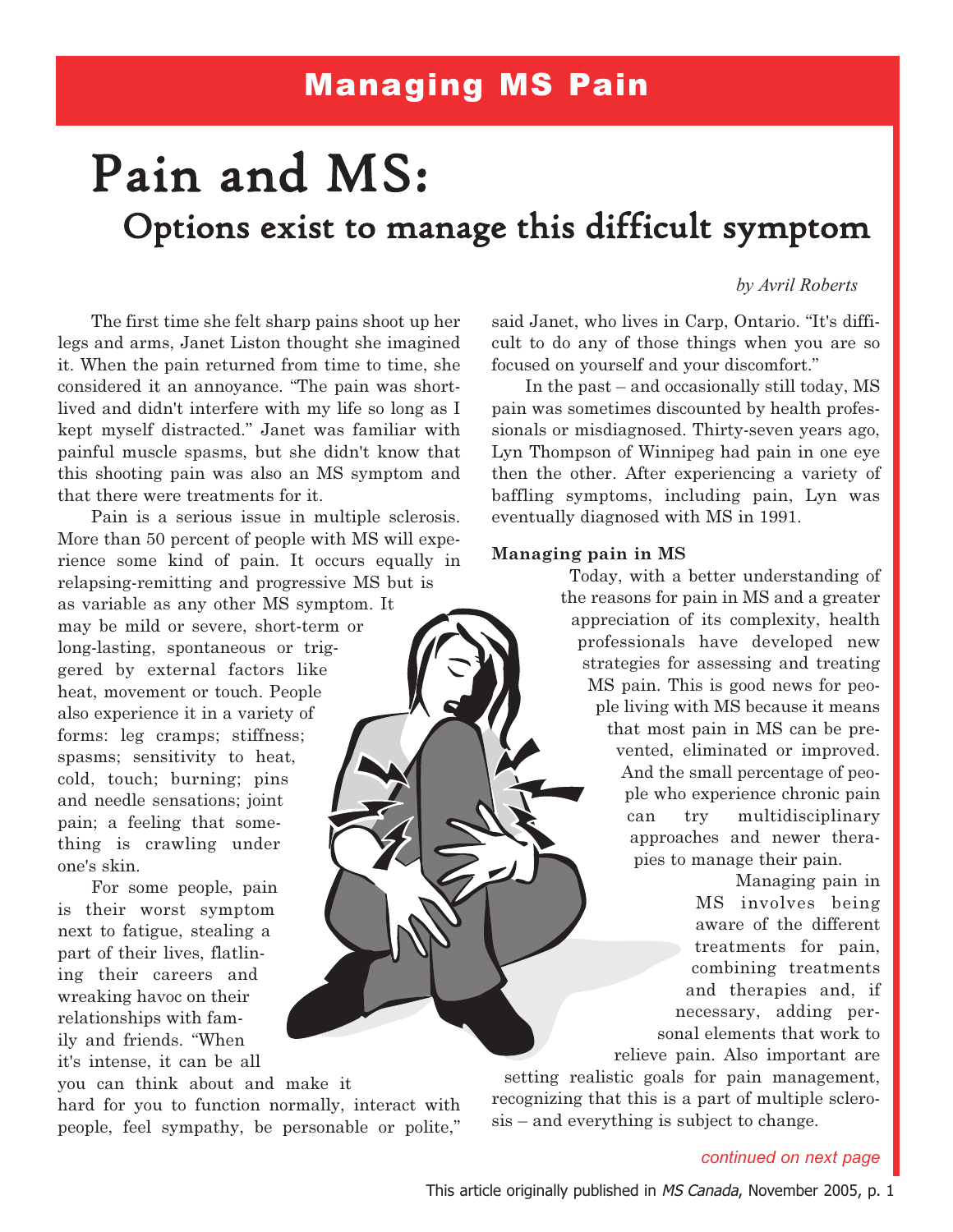The treatments for pain in MS are determined by the cause of the pain – whether it is directly or indirectly related to MS and the quality of the pain – how a person experiences or perceives pain.

A person with MS may have pain caused by another illness, such as fibromyalgia or arthritis, which a physician can identify or rule out.

There may be pain that is indirectly related to MS. "If somebody is in a wheelchair, or if they have altered mobility because of MS, they can get musculoskeletal pain, problems with the bones, joints and muscles just from muscle imbalance, prolonged sitting or sitting with a poor

posture," explained Dr. Mary Lou Myles, an Edmonton MS neurologist.

And there is the pain that is a direct result of the MS disease process – the attack on myelin, the damage to nerves and the disruption of nerve pathways, particularly those related to pain and sensation.

Some types of nerve pain in MS have a paroxysmal quality, meaning the pain is sudden and intermittent. This pain symptom is due

to short-circuiting along nerve fibres stripped of myelin. "The best example of that is trigeminal neuralgia," said Dr. Myles. It's a stabbing, electric shock-like facial pain experienced by up to seven percent of people with MS.

Trigeminal nerve pain is Lyn Thompson's worst MS symptom right now. "It starts at the midline on the top of my scalp and goes down the left side of my face. It's never exactly the same each time."

"Sometimes, it feels as though someone's trying to sand the skin off my nose on one side. Other times, it feels like someone's sticking a cattle prod in me and it's like an electric shock. Sometimes, it will fire intermittently, zap, zap, zap. Other times, it just starts and it holds, and it can go on until I'm in tears." A light breeze, brushing teeth or chewing can trigger it. It can also happen right out of the blue.

Murray Sawler of Fredericton, New Brunswick has had five or six encounters with another type of paroxysmal pain called l'hermitte's sign. It feels like an electric shock crackling down his neck and back when his head is flexed forward.

> "It goes down to the end of my spine, down each arm and leg and out to my fingertips and toes. When it happens, it will almost knock you down. It's very painful, afterwards."

> Some people experience paroxysmal limb pain as a sharp, shooting pain in the legs or arms. Others may

describe it as more of a burning, aching, itching kind of pain that comes and goes.

## Finding pain solutions that work

The treatment of choice for paroxysmal pain is anticonvulsant medication – usually carbamazepine (Tegretol), gabapentin (Neurontin) or one of a number of other similar medications – to block the short-circuiting of nerve signals. In the most extreme cases, nerve block surgery may be recommended to alleviate the pain.



"The most common experience is burning pain and other hypersensitivi-

ty. For example, a feeling that some part of the body is too hot or too cold, even though it isn't. Or perceiving what would usually be a nonpainful touch as very painful." Murray Sawler finds that at times, his scalp hurts when he brushes or combs his hair and "to even wear a cap is almost unbearable."

For some people, pain is their worst symptom next to fatigue.

1M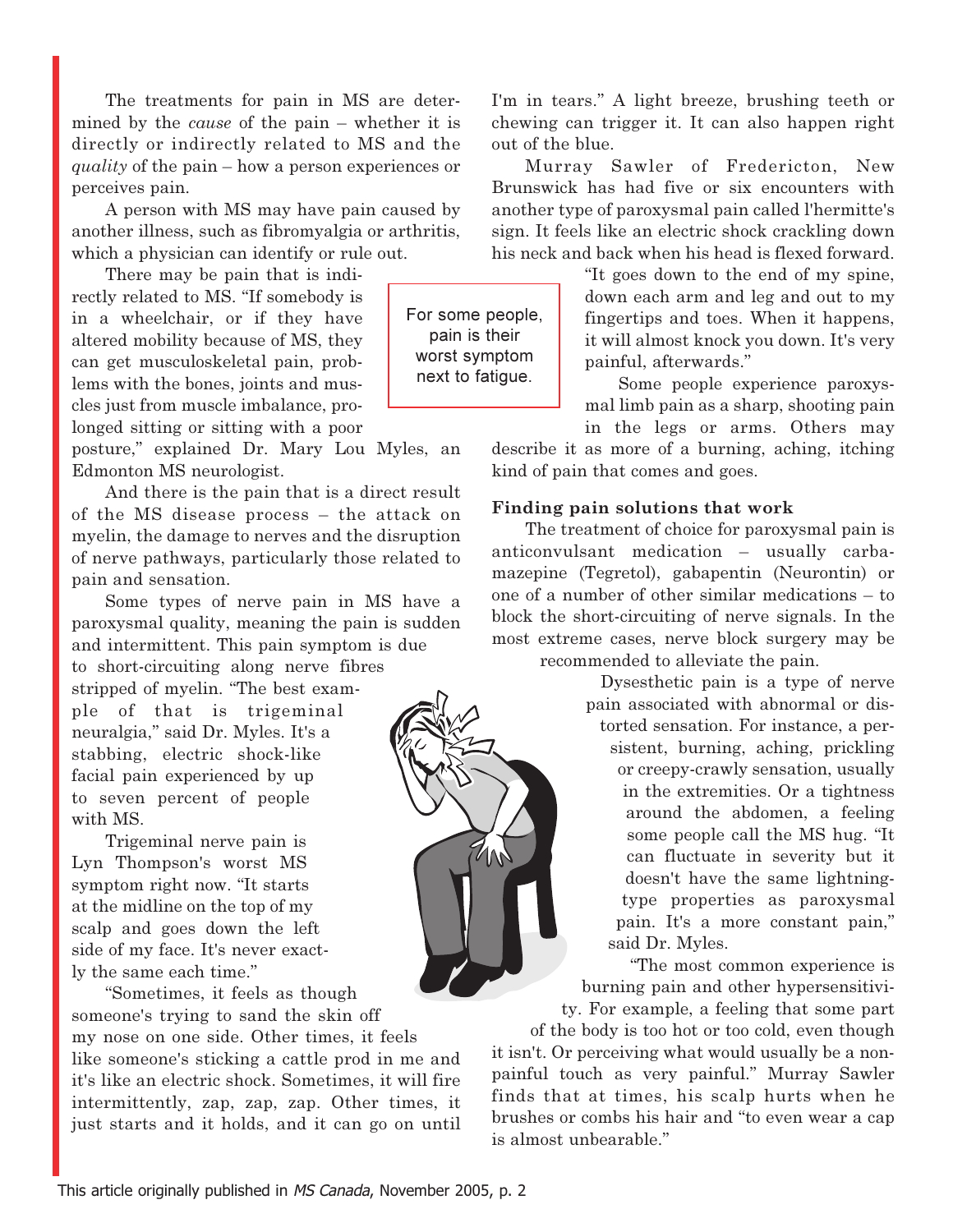This chronic dysesthetic nerve pain is experienced by about 30 percent of people with MS. It often gets worse at night, after exertion and in hot weather. It is believed to be a direct result of the loss of myelin from the sensory pathways of pain and temperature.

Treating and managing chronic nerve pain is particularly challenging, possibly because of the added emotional stresses of living with constant pain. In the absence of official clinical guidelines for managing neuropathic pain, physicians take a step-by-step approach to treating it.

The first line of treatment is often tricyclic antidepressants – usually amitriptyline (Elavil) – to reduce pain, sedate, and help with sleep. These drugs block serotonin, one of the chemicals necessary for communication between nerve cells.

If the antidepressant fails or if a person cannot tolerate the side-effects, then gabapentin (Neurontin) or another anticonvulsant is tried.

For people who don't respond well to the antidepressants or anticonvulsants, opiates – narcotic-based painkillers, including methadone – may be prescribed, usually in combination with other drug therapies. "Opiates alone usually aren't enough," Dr. Myles said. Also, opiates can affect Tips for communicating with health care professionals about pain

- $\bullet$  Keep a diary of your pain. Record:
	- location of pain
	- severity of pain
	- time and extent of the response
	- time of day
	- what the pain feels like
	- what improves or worsens the pain:
		- activities
		- heat/cold
		- certain positions
	- any changes in the pain over time
	- any new pain symptoms
	- any treatment side-effects
- Take a list of medications (prescription and herbal) and complementary therapies.
- Discuss realistic expectations for managing your pain.
- Discuss your satisfaction / dissatisfaction with your pain management strategy.
- ◆ Seek a second opinion from your neurologist, if necessary.
- Ask for a referral to a pain specialist, if you don't think your doctor understands the impact of your pain.

will have painful involuntary muscle contractions, typically involving the muscles on the one side of the body, known as painful tonic spasm. In tonic spasms, a muscle contracts suddenly causing a violent, painful extension or flexion of a limb; it feels like an extreme cramp. Some people experience it mostly at night. Tonic spasms are distinct from the spasms caused by spasticity and are treated differently – usually with anticonvulsant medications.

juana plant appear to prevent neurons from becoming overactive and causing neuropathic pain. Sativex is sprayed under the tongue or inside the cheek and the dosage can be adjusted. Pain from muscle spasms and spasticity is common in MS but about 10 percent of people

> Anticonvulsants are not typically used for spasticity or the spasms that occur along with it. Pain from spasms or spasticity is best managed with antispasticity medication such as baclofen (Lioresal), dantrolene (Dantrium) or tizanidine (Zanaflex); and a regular program of stretching exercises or physiotherapy. Botox injections can relax spasms in specific areas.

> People with multiple sclerosis pain can apply as well for a permit to possess

bowel function, which, in turn, can affect bladder function, making opiates a less attractive option for people with MS.

Now there is Sativex, a spray containing two of the active ingredients of cannabis – tetrahydrocannabinol (THC) and cannabidiol. It was approved by Health Canada in April 2005 for treatment of MS-related pain. Chemicals in the marior grow marijuana for medicinal purposes, under the federal government's medical marijuana access program. For details on how to apply for the permit, visit the Health Canada website: http://www.hc-sc.gc.ca. Go to the  $A - Z$  Index. Click on C, scroll down to Cannabis and click on Medical Use of Marijuana.

continued on next page